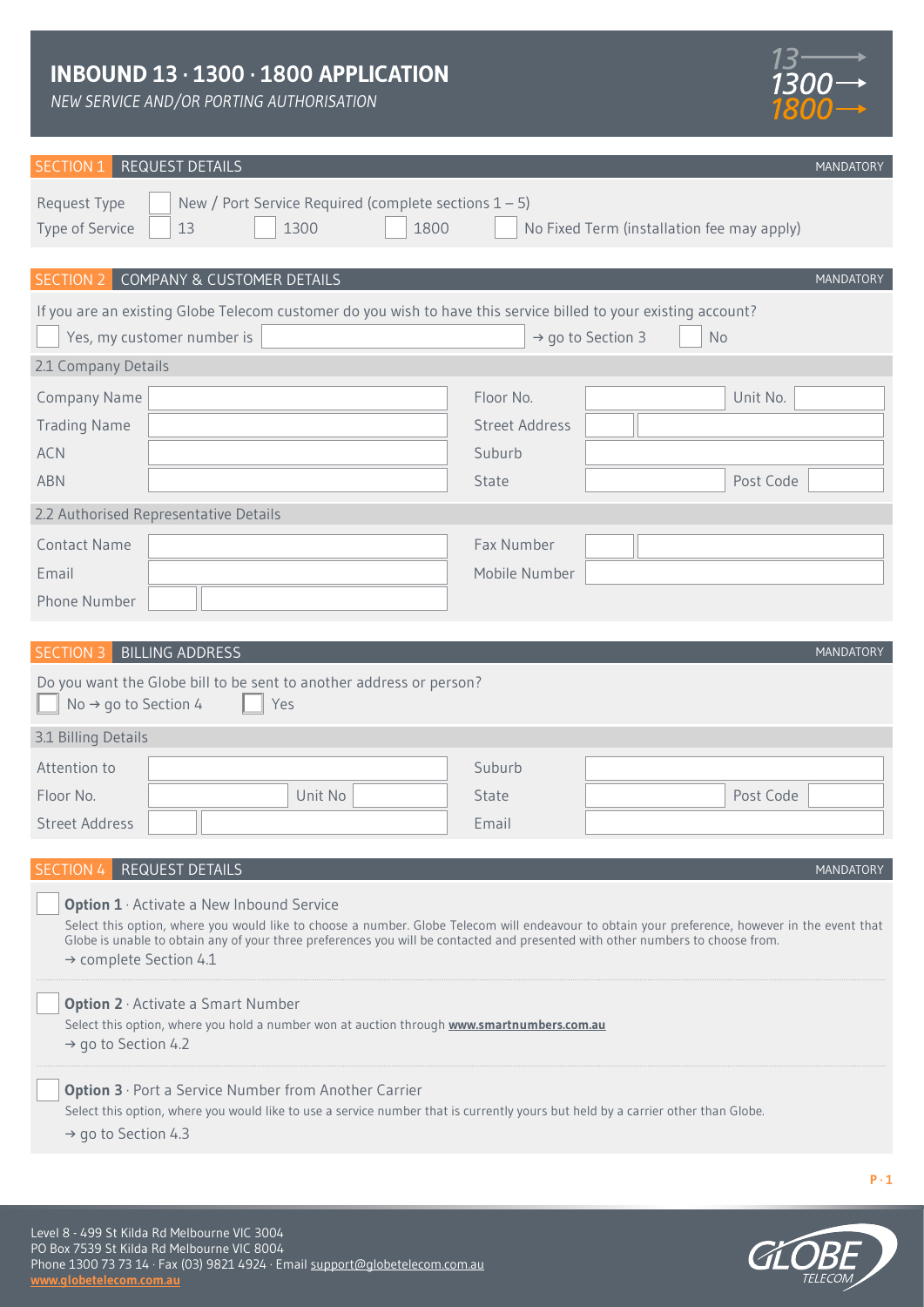*NEW SERVICE AND/OR PORTING AUTHORISATION*

4.1 New Number(s) Required



(Complete only where Option 1 is selected in section 4)

| THE INCIN INCITING (S) INCOMING |                             |                                                 |                     |                                                         |  |
|---------------------------------|-----------------------------|-------------------------------------------------|---------------------|---------------------------------------------------------|--|
| 1st Preference                  | 2nd Preference              | 3rd Preference                                  | Answering Phone No. | Overflow No.                                            |  |
| 1)                              |                             |                                                 |                     |                                                         |  |
| 2)                              |                             |                                                 |                     |                                                         |  |
| 3)                              |                             |                                                 |                     |                                                         |  |
| $\rightarrow$ go to section 5   |                             |                                                 |                     |                                                         |  |
| 4.2 Smart Number Required       |                             |                                                 |                     | (Complete only where Option 2 is selected in section 4) |  |
| <b>Smart Number</b>             | Answering Phone No.         | Overflow No.                                    | ROU Holder          |                                                         |  |
| 1)                              |                             |                                                 |                     |                                                         |  |
| 2)                              |                             |                                                 |                     |                                                         |  |
| 3)                              |                             |                                                 |                     |                                                         |  |
| $\rightarrow$ go to Section 5   |                             |                                                 |                     |                                                         |  |
| 4.3 Number(s) Porting Required  |                             |                                                 |                     | (Complete only where Option 3 is selected in section 4) |  |
| Porting Service No.             | Current<br>Service Provider | <b>Current Carrier</b><br><b>Account Number</b> | Answering Phone No. | Overflow No.                                            |  |
| 1)                              |                             |                                                 |                     |                                                         |  |
| 2)                              |                             |                                                 |                     |                                                         |  |

→ go to Section 5

3)

## SECTION 5 ADVANCED ANSWER POINT CONFIGURATIONS

Additional Instructions (if applicable)

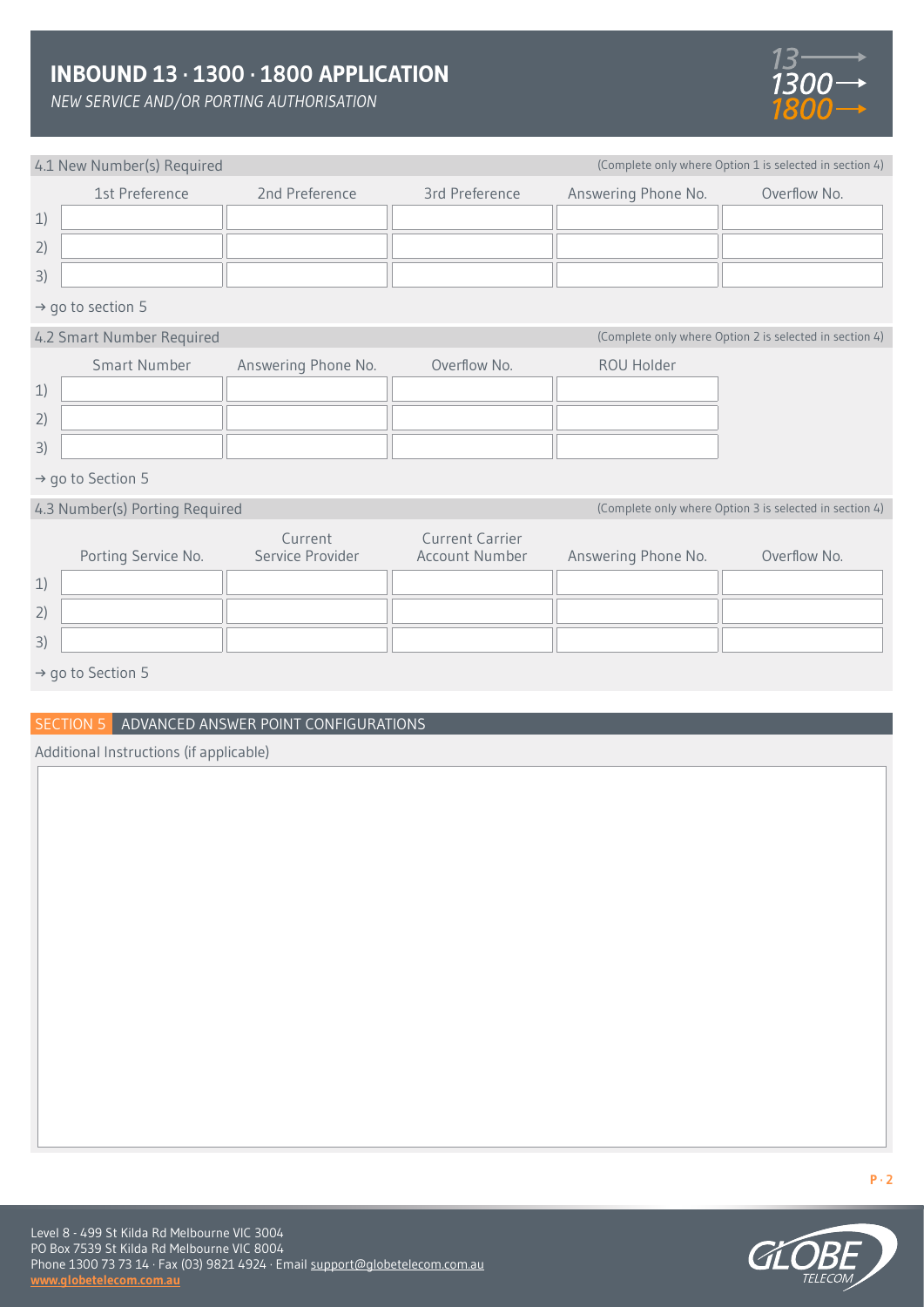*NEW SERVICE AND/OR PORTING AUTHORISATION*



## SECTION 6 BILLING OPTIONS

Total Bill including call details in PDF **Summary in PDF**, call details in Text File

| AUTHORISATION                              |          |  |
|--------------------------------------------|----------|--|
| Signed for and on behalf of (company name) |          |  |
| Authorised Representative:<br>Print Name   | Position |  |
| Signature                                  | Date     |  |

By authorising and submitting this form I certify that I have read and understood the declaration and all information supplied in this application is true and correct.

| <b>PRINT FORM</b> | <b>RESET FORM</b> | 'SUBMIT FORM. |
|-------------------|-------------------|---------------|
|                   |                   |               |